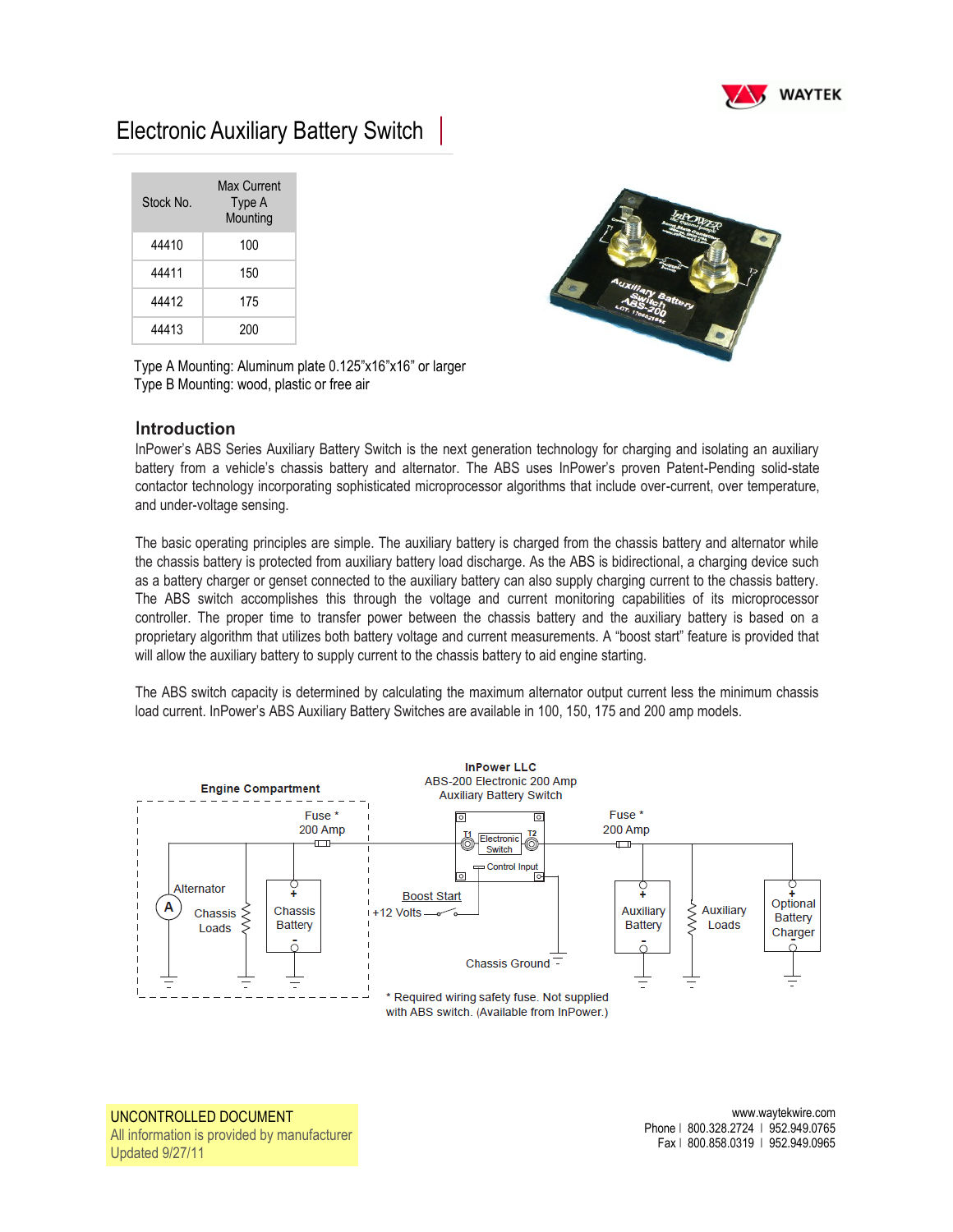

## **Operation**

Mode A - Charging and isolating an auxiliary battery from the main chassis battery and alternator.

The engine is running and the alternator starts supplying current to the chassis battery. When the chassis battery voltage rises above 13.5 volts for 20 seconds, and the auxiliary battery's voltage is above 7.5 volts, the InPower ABS switch will close, connecting the two batteries. The auxiliary battery will now recharge. Note that the ABS switch requires the auxiliary battery to be above 7.5 volts before it can close. This is to eliminate the possibility of a shorted auxiliary battery. In Mode A if the ABS rated current is exceeded for 500 milliseconds the ABS switch will turn off. It will automatically reset every 20 seconds.



2. When the engine stops no alternator current is produced. When the voltage of the combined batteries drops below 12.8 volts for 10 seconds the InPower ABS switch opens, isolating the auxiliary battery from the chassis battery and alternator.

## *Mode B - Using the auxiliary battery to boost start*

In the event the chassis battery is discharged the auxiliary battery may be used to supply current to the chassis battery to aid engine starting. The Boost Start control input to the ABS switch is activated from a remote momentary switch. The ABS switch closes to connect the auxiliary battery to the chassis battery for the duration that the boost start is applied. Note - Both batteries must be above 7.5 volts for this function to operate.

In Mode B if the ABS rated current is exceeded for 500 milliseconds the ABS switch will turn off. It will reset after removing the Boost Start contol input and then reapplying it.



UNCONTROLLED DOCUMENT All information is provided by manufacturer Updated 9/27/11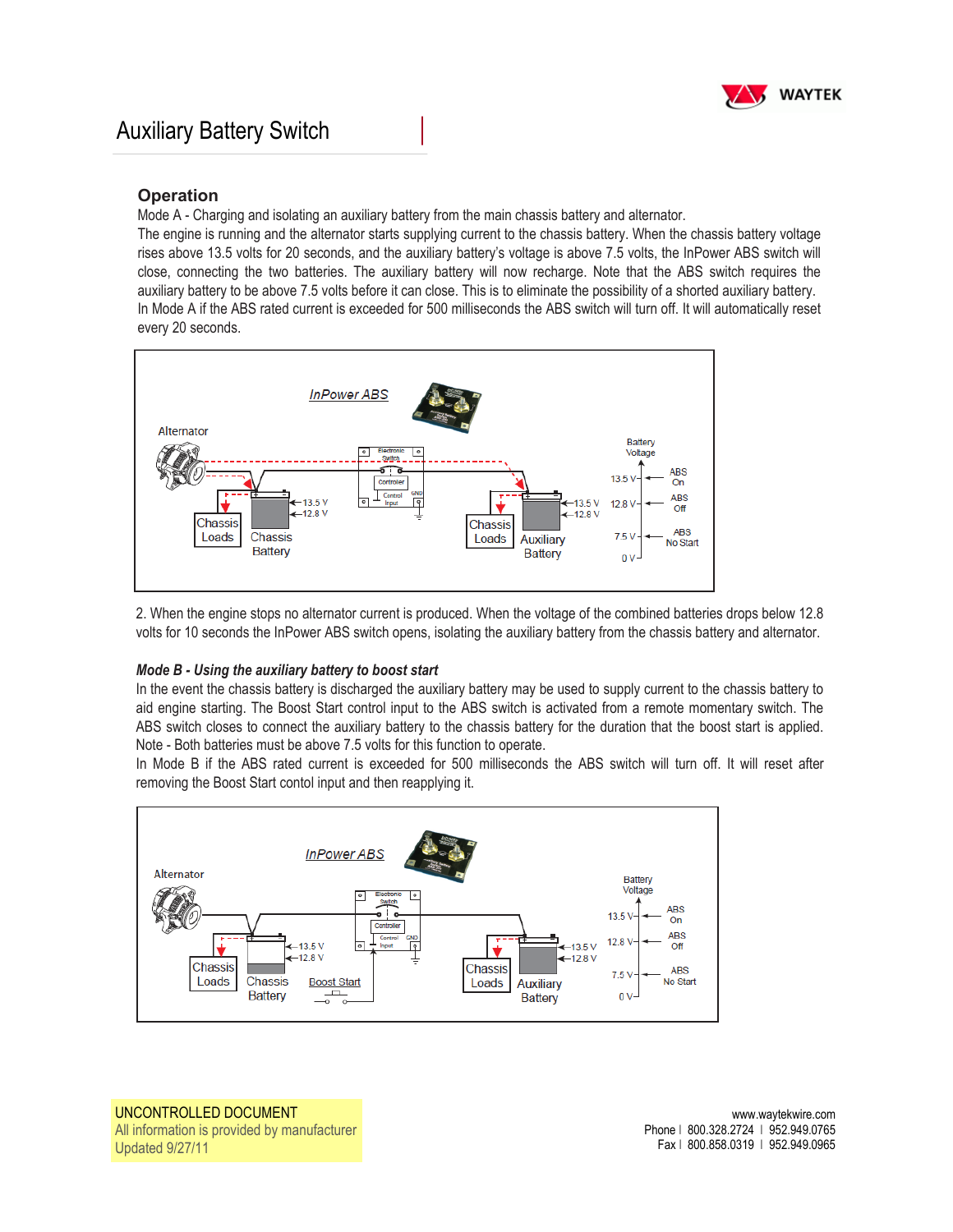

## Auxiliary Battery Switch

#### **Installation Procedure**

## **WARNING**

Do not weld on the vehicle with the Auxiliary Battery Switch installed as damage to the product may result. If electric welding is necessary, disconnect the cables attached to the T1 and T2 terminals. Damage due to electric welding while the unit is installed will void InPower's warranty.

#### *Introduction*

This manual provides instructions for installing the InPower Auxiliary Battery Switch (ABS). It is important that you follow these instructions carefully and contact InPower if you need assistance or more information. You can reach InPower at:

## **InPower LLC Customer Support Tel: 740-548-0965 Toll Free: 866-548-0965 Web Site: www.InPowerDirect.com**

#### *Safety Precautions*

This product requires the installer to be trained for installation and work on vehicle electrical systems. We recommend that all wiring meet the SAE and applicable vehicle manufacturer's wiring specifications. Inspect the product and all other components for damage before starting the installation. Do not perform the installation if any problems exist.

Wear appropriate safety equipment such as eyeglasses, face shield and clothing when installing the equipment and handling the battery. Be careful when working near a battery. Make sure the area is well ventilated and that there are no flames near the battery. Never lay objects on the battery that can short the terminals together or to ground. If battery acid gets in your eyes immediately seek first aid. If acid gets on your skin immediately wash it off with soap and water.

#### *Mounting Location*

- First determine where the module will be mounted.
- The ABS, although sealed, must be mounted in a protected and dry area.
- The ABS is not designed for exposure to saltwater spray, environmental debris or power washing.
- It must be mounted to a flat metal surface that maintains ambient temperature.
- **The module must not be mounted in the engine compartment or any location near the**

#### **engine's heat.**

- Take into consideration the routing of the two battery cables.
- Connect only the battery cables to the ABS power terminals. Do not use these terminals for a junc- tion post.
- For maximum thermal efficiency the mounting surface should be a thick metal surface such as an
- aluminum plate 1/8 x 12 x 12 inches or larger.

• To facilitate heat transfer a square piece of thermal transfer material is supplied with each ABS. 1. Remove the clear plastic protective coating and insert the heat transfer material between the module and the mounting surface.

2. Secure the module to the flat metal surface using four #6 or #8 screws and tighten to a torque setting of 5 inch pounds. **Do not drill out the contactor's four mounting pad holes to use a larger bolt size. Drilling the mounting holes out will void the warranty.**

#### *Grounding*

Proper operation of the ABS is dependent on a good quality ground system. Both the chassis battery and the auxiliary battery must be connected to a solid common ground. The ABS must be connected to this common ground. **Do not drill out the contactor's four mounting**  pad holes to use a larger bolt size. Drilling the mounting holes out will void the warranty. Install a #16 AWG ground wire with a ring terminal under one of the four ABS mounting screws and connect it to the common battery ground. Note that the best ground is at the chassis battery's negative terminal.

UNCONTROLLED DOCUMENT All information is provided by manufacturer Updated 9/27/11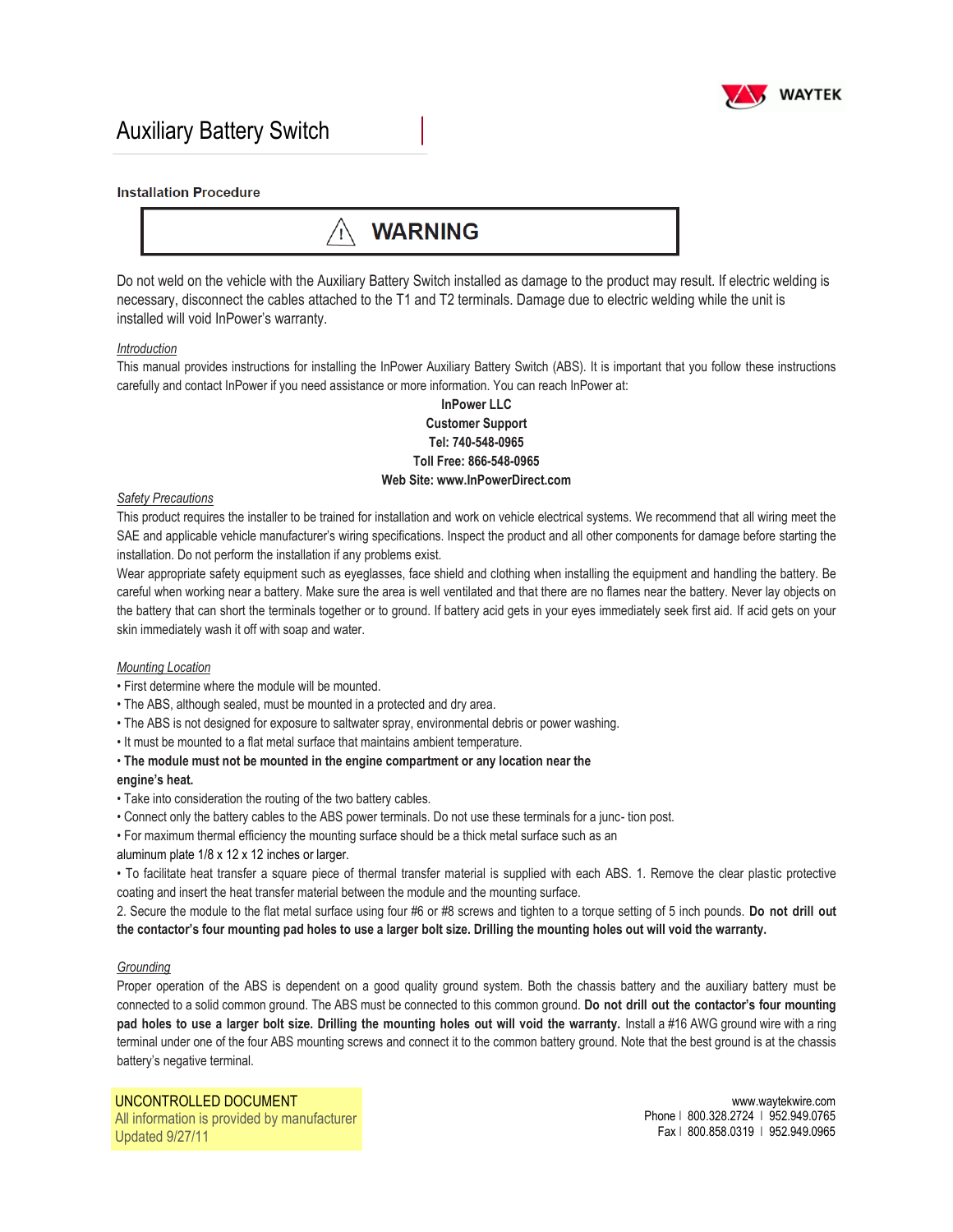

## Auxiliary Battery Switch

#### **Installation Procedure, Continued**

## *Battery Cable Fusing*

A fuse must be installed in each cable connecting the ABS switch to the chassis and auxiliary batteries (Refer to Figure 1). Each fuse must be located within 16 inches of the respective battery. Refer to Table A for the minimum fuse size for each ABS switch model.

|                 | Table A<br><b>Safety Fuse Size</b> |                                                                                        |
|-----------------|------------------------------------|----------------------------------------------------------------------------------------|
| <b>ABS Mode</b> | <b>Minimum Fuse Size</b>           |                                                                                        |
| <b>ABS-100</b>  | 125 amps                           | Note - Fuses, fuse holder and terminal<br>insulating boots are available from InPower. |
| <b>ABS-150</b>  | 175 amps                           |                                                                                        |
| <b>ABS-175</b>  | 200 amps                           |                                                                                        |
| ABS-200         | 225 amps                           |                                                                                        |

### *Connect the Power Cables*

Prepare the two cables to the batteries using a suitable size cable for the current required and install a crimped lug terminal on the end. Install a fuse in each battery cable. The fuse rating must match the ABS rated current capacity. Install the fuses within 16 inches of the battery. Terminal T1 is connected to the positive terminal of the chassis battery and terminal T2 is connected to the positive terminal of the auxiliary battery. It is good engineering practice to use protective boots over terminals T1 and T2. Install the boots over the cables and lugs, then install the cables as shown in the Figure 5 diagram. **Torque the nut to the torque specification shown in the Figure 5 diagram.** The terminals may then be coated with a standard battery terminal protective sealant. Slide the boots over the lugs and onto the power terminals.

### **Installation Diagram**



UNCONTROLLED DOCUMENT All information is provided by manufacturer Updated 9/27/11